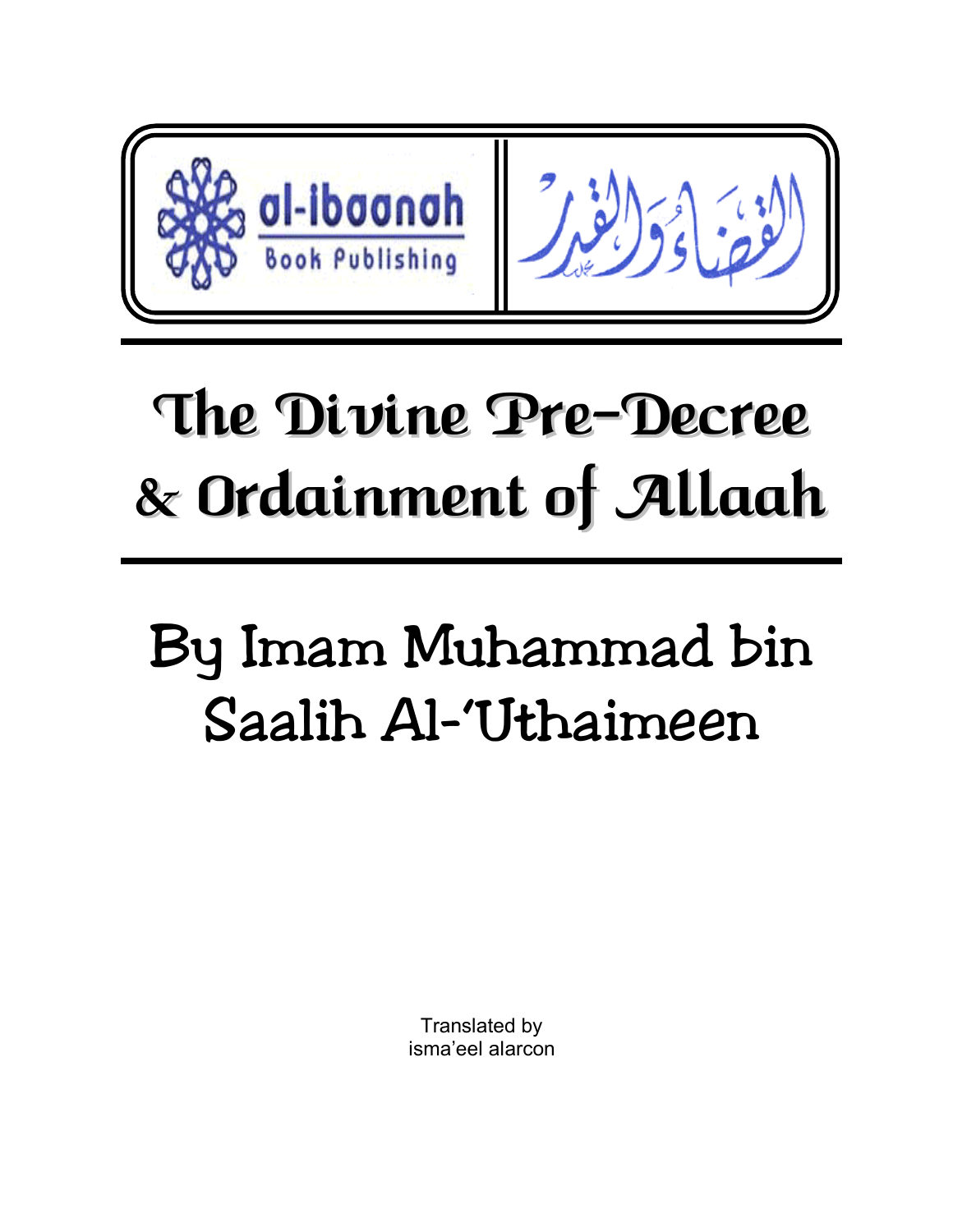

# **© Copyright Al-Ibaanah Book Publishing, USA Published On-Line for Free Distribution**

## **First Edition: August 2003**

**Note:** This document is an on-line book publication of www.al-ibaanah.com. This book was formatted and designed specifically for being placed free on the Internet. Al-Ibaanah Book Publishing allows for this document, in its present form and with no alterations, to be distributed, printed, photocopied, reproduced and/or disbursed by electronic means *for the purpose of spreading its content and not for the purpose of gaining a profit,* unless a specific request is sent to the publishers and permission is granted. Anyone wishing to quote from this document must give credit to the publisher.

**About the Book:** This is a translation of a small booklet called **"***Al-Qadaa wal-Qadar***"** (The Divine Pre-Decree and Ordainment of Allaah), which is a lecture from Imam Muhammad bin Saalih Al-'Uthaimeen that was later transcribed and published. The current translation came from the Maktabat-ul-'Ilm edition.

In this treatise, Shaikh Ibn Al-'Uthaimeen clarifies the correct belief of Ahlus-Sunnah with regard to the Divine Pre-Decree, while refuting the false notions of some groups who deviated with regard to this issue such as the Qadariyyah, who believe that Allaah has no part in a person's actions, and the Jabariyyah, who believe that a person is forced to do perform his sayings an actions by Allaah. He then lists and discusses the four levels for believing in Allaah's Divine Pre-Decree, which are: Knowledge, Recording, Will and Creation.

By presenting this treatise, we hope to provide a basic and easy guide for beginning and intermediate students to learn and understand this fundamental aspect of the Religion, which is also one of the Six Pillars of Faith.

A Publication of **Al-Ibaanah E-Books**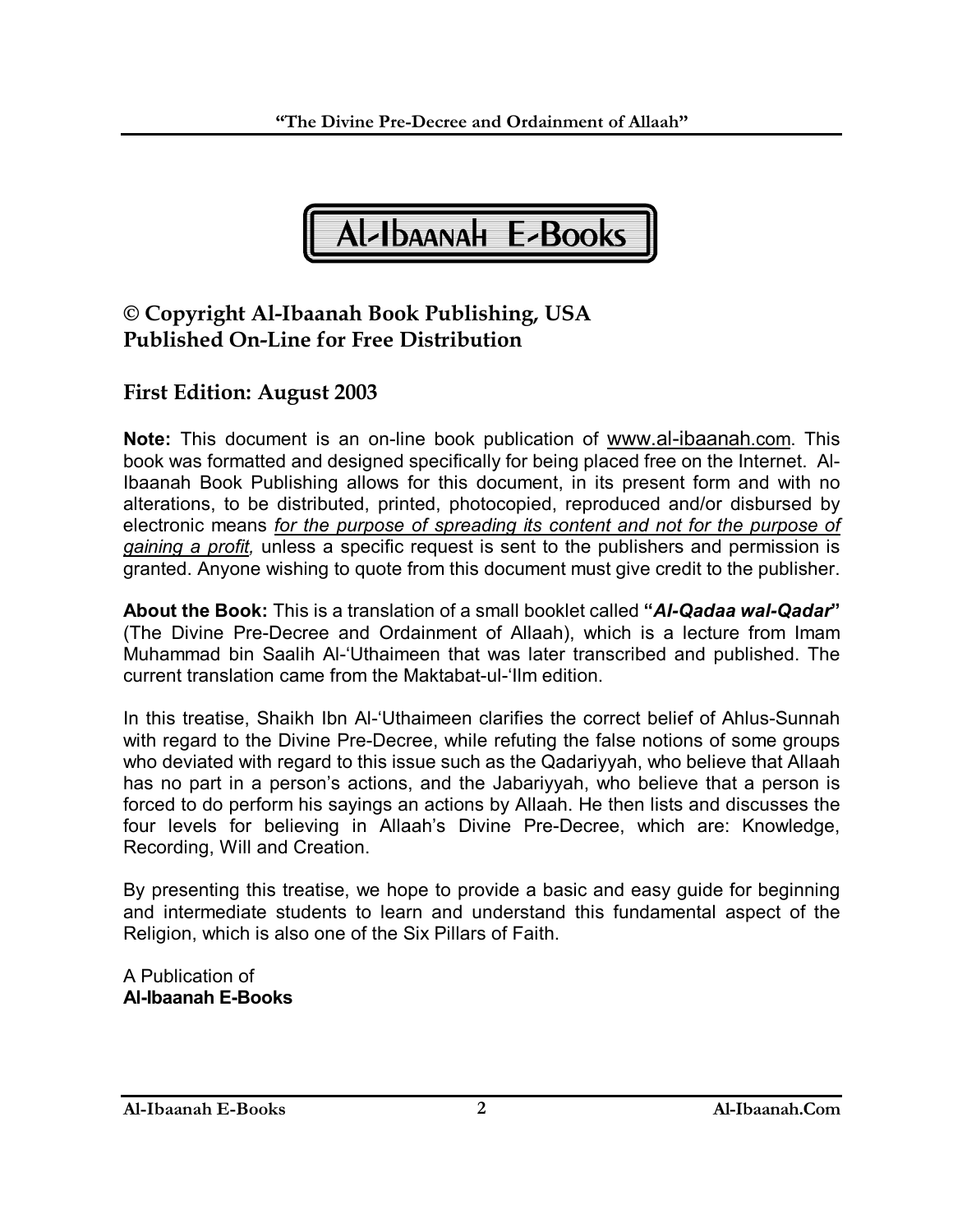# **FROM THE LECTURE**

All praise is due to Allaah. We praise Him, we seek His assistance and we ask for His forgiveness. And we repent to Him and seek refuge in Him from the evils of our selves and our actions. Whoever Allaah guides, none can lead astray, and whoever is lead astray, none can guide him.

I bear witness that there is no deity that has the right to be worshipped except Allaah, alone and with no partner. And I bear witness that Muhammad is His slave and Messenger. Allaah sent him before the Hour as a bearer of good tidings, a warner, a caller to Allaah, by His permission, and a shining light. So he conveyed the Message and fulfilled his trust. And he sincerely advised the ummah and struggled for the sake of Allaah truthfully, until death overtook him. So may Allaah send His peace and blessings upon him, his family, Companions, and whoever follows them in goodness until the Day of Judgement.

To Proceed:

O noble brothers, in this gathering – in which we hope that Allaah will grant us the treasures of His Bounty and Mercy and make us sources of guidance, leaders of rectification and from among those who listen and benefit  $-\overline{\phantom{a}}$  we will discuss an important topic that concerns all of the Muslims. This topic is: **"Allaah's Pre-Decree and Ordainment"** (*Al-Qadaa wal-Qadar*). All praise be to Allaah, this subject is very clear. However, if it were not for the many questions on it, and the fact that many people are confused about it, and if it were not for the excess of those who speak on this matter at times truthfully and at other times falsely, and taking into consideration that the vain desires have spread and multiplied, such that the sinner uses Al-Qadaa wal-Qadar as an excuse to justify his sins – if it were not for all of this – we would not speak on this subject.

The subject of Al-Qadaa wal-Qadar has always been an issue of debate within the ummah, past and present. It has been reported that the Prophet (*sallAllaahu 'alayhi wa sallam*) once came out to his Companions and found them arguing about the Divine Pre-Decree, so he forbade them from that and informed them that this kind of arguing and disagreeing destroyed the nations before them.<sup>1</sup>

However, Allaah granted the correct understanding of it to His believing servants, the pious predecessors (*As-Salaf as-Saalih*) who treaded the path of moderation in what they said and did. And it (the correct understanding) is that: Al-Qadaa wal-Qadar is

 $\overline{a}$ <sup>1</sup> Sunan At-Tirmidhee: Book of Divine Pre-Decree (2133) and Sunan Ibn Maajah: Introduction (85)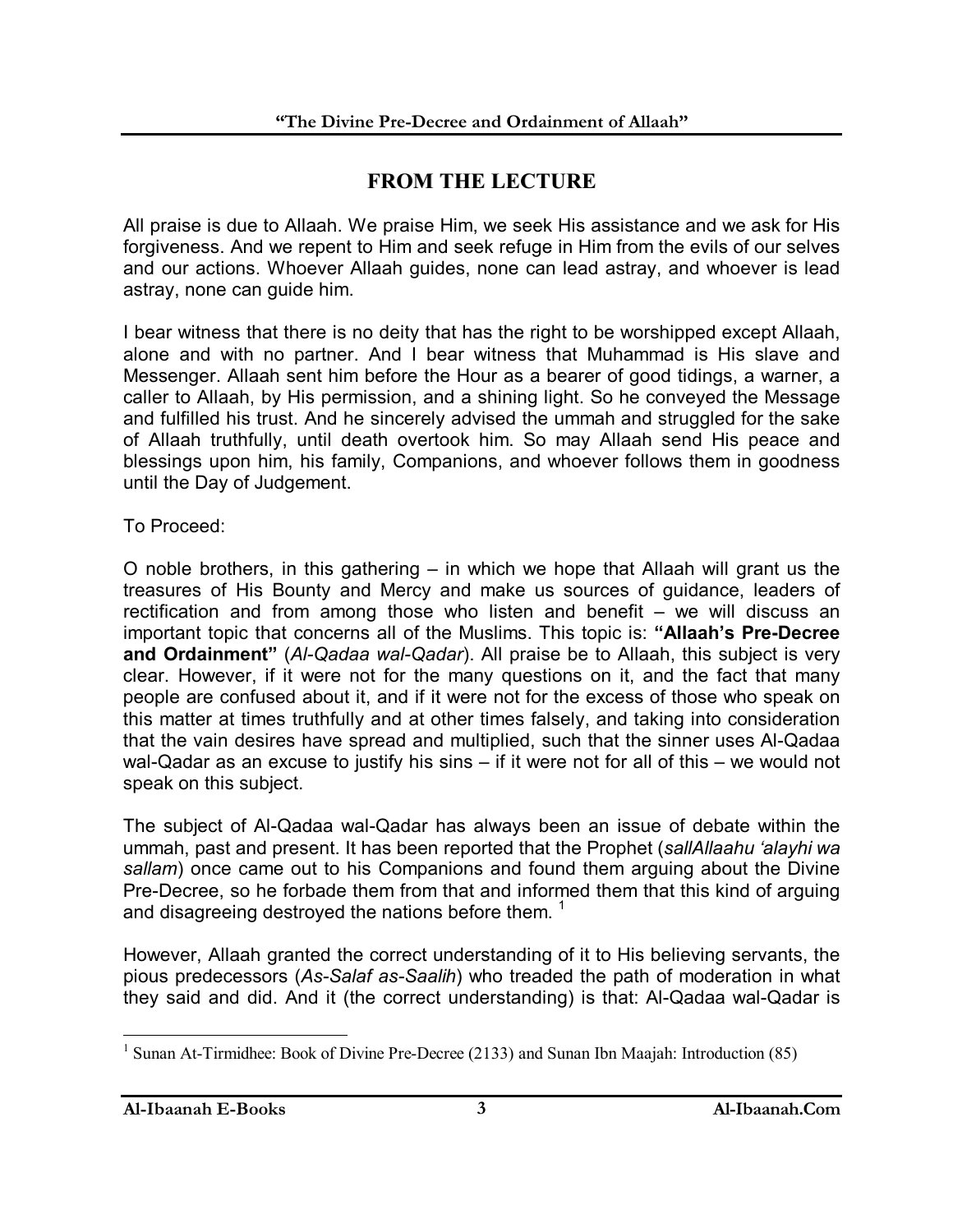part of Allaah's Lordship over His creation. So it falls into one of the three divisions of Tawheed, which the scholars have divided Allaah's Oneness into:

**The First Division:** Tawheed Al-Uluhiyyah – It is to single Allaah out for worship (i.e. that He be worshipped alone)

**The Second Division:** Tawheed Ar-Rububiyyah – It is to single Allaah out in His Creating, Possessing and Administering (i.e. that He is the only Creator, Owner and Administrator).

**The Third Division:** Tawheed Al-Asmaa was-Sifaat – It is Allaah's Oneness with regard to His Names and Attributes.

So faith in the Divine Pre-Decree is part of Allaah's Lordship. This is why Imaam Ahmad Ibn Hanbal, *rahimahullaah*, said: "Al-Qadar (The Divine Pre-Decree) is Allaah's Qudrah (Ability)." This is since it is part of His (Attribute of) Ability, and from its general aspects, without doubt. Also it is Allaah's hidden secret, of which no one has knowledge of except Allaah. It is recorded in a Preserved Tablet in a Hidden Record, which no one has access to. We don't know what Allaah has pre-decreed for us or against us, or what Allaah has pre-decreed for His creatures, except after it occurs or when we are truthfully informed of it (by way of the Qur'aan and Sunnah).

O Brothers, know that the Muslim ummah is divided into three groups with respect to Allaah's Pre-Decree:

**The First Group:** They went overboard in their affirmation of Allaah's Pre-Decree, denying that the human being has any ability or choice in the matter. They hold that "A person has no ability or choice – he is controlled and has no free will, just like a tree when it is blown by the wind." They do not distinguish between a person's action that occur as a result of his choice and an action of his that occurs without him choosing so. No doubt, these people are astray, because what is known from the Religion by necessity, and from the intellect and customs, is that a human being knows the difference between an action he chooses to do and an action he is forced into doing.

**The Second Group:** They went to extremes in their affirmation of a person's ability and choice, such that they negated Allaah having any part in Willing or Choosing or Creating what action a person does. And they claimed that a person is independently responsible for producing his action. This is such that a group amongst them went too far, saying: "Allaah does not know what actions His servants will do until after it occurs from them." These people have also gone to extremes and shown great radicalism in affirming a human being's ability and choice.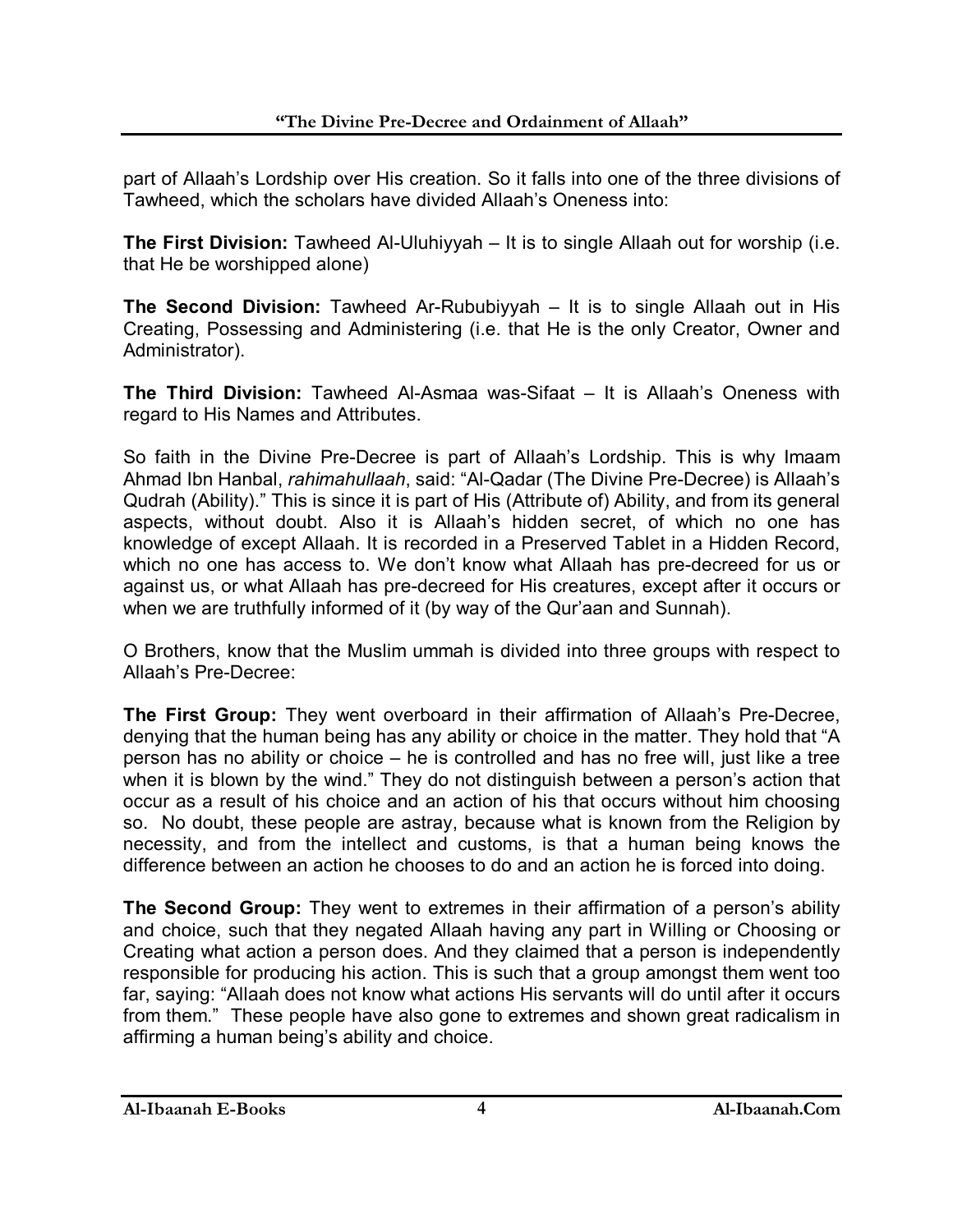**The Third Group:** These are the ones who truly believe, and so Allaah has guided them concerning that which is disagreed upon from the truth. They are Ahlus-Sunnah wal-Jamaa'ah. They have treaded the moderate path and the middle course, which is based on religious and logical proofs and evidences. And they say: The actions that Allaah introduces into existence are divided into two types:

**First:** The actions from Allaah that He causes to occur in His Creation. No one has any choice in regard to these actions, and they are such as when rain descends, when the earth produces vegetation, when life or death occurs, when health or sickness befalls and so on and so forth – from the many things that can be observed occurring within the creation. Without doubt, no one has any part in choosing or willing for these things to transpire, but rather it is only Allaah who wills that to happen.

**Second:** The actions that the creation, i.e. all of the various types of creatures that possess a willingness, do. These actions occur as a result their choosing and wanting to do them, since Allaah gave them the ability to do that, as He says:



**"To whoever amongst you wills to go straight."** [Surah At-Takweer: 28]

And He says:

مِنكُم مَّن يُريدُ ٱلدُّنۡيَا وَمِنكُم مَّن يُريدُ ٱلۡٱخِرَةَۚ

**"Among you is he who desires the worldly life and among you is he who desires the Hereafter."** [Surah Aali 'Imraan: 152]

And He says:

فَمَــن شَــآءَ فَلَيُــؤُمِن وَمَــن شَـآءَ فَلَيَـكُفُــرَ ۚ

**"So whoever wishes, then let him believe, and whoever wishes then let him disbelieve."** [Surah Al-Kahf: 29]

A human being knows the difference between what occurs from him as a result of his own free will and what occurs from him as a result of being compelled and forced. So for example, when a human being climbs a ladder to get to the roof of a house, he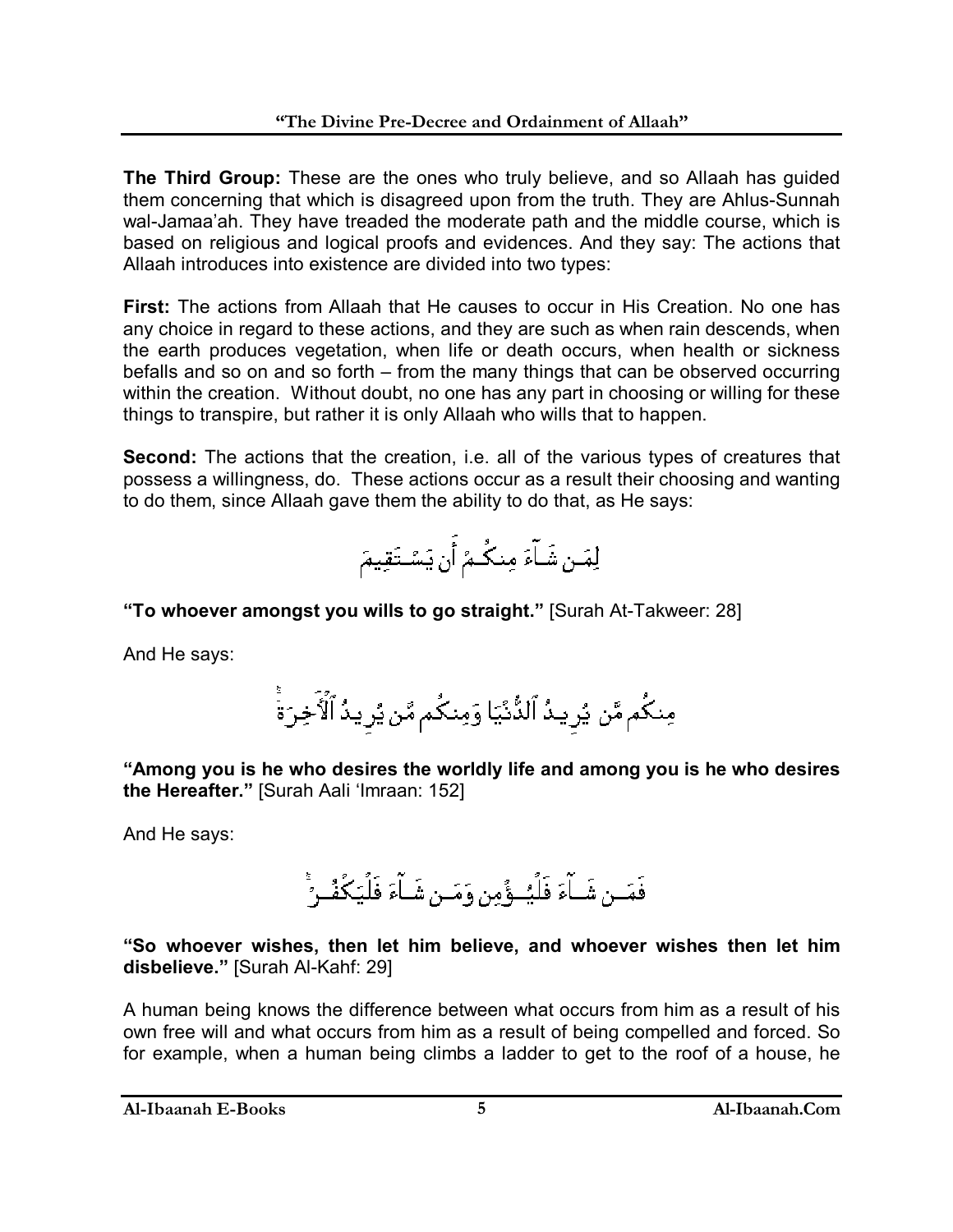ascends the ladder out of his own free will, and while knowing that he freely chose to do so. But when he trips and falls down from the roof, he knows that he did not choose to do that. So he can tell the difference between these two actions – that he freely chose to do the former, while he was compelled to do the latter. Every human being knows this.

Likewise, when a person is stricken with a sickness in which his urine constantly flows out, this urine comes out from him without his desiring or choosing that. But when he is in a healthy state and free from this sickness, the urine comes out from him when he wills and chooses. So he knows the difference between this and that. No one can deny the difference between the two.

And the same goes with everything else that occurs to a person – he can tell the difference between what occurs due to his free will and what occurs due to his being coerced and forced. As a matter of fact, due to Allaah's Mercy there are some actions a person may do on his own free will, yet not be held accountable for any of them, as is the case with a person when he sleeps or forgets. In the story of the people of the Cave, Allaah tells us:



#### **"And you would have thought them to be awake whereas they were asleep. And We turned them on their right and on their left sides."** [Surah Al-Kahf: 18]

They were the ones who turned around in their sleep, yet Allaah ascribes the action to Himself. This is because when a person sleeps, he has no choice or free will in his actions, and he will not be held accountable for actions done in this state, so the act is attributed to Allaah. The Prophet (*sallAllaahu 'alayhi wa sallam*) said: **"Whoever forgets while fasting, and eats or drinks, then he should complete his fast because it was only Allaah who fed him and gave him to drink."**<sup>2</sup> So he (*sallAllaahu 'alayhi wa sallam*) attributed this act of feeding and quenching thirst to Allaah, because the action occurred from the individual without him being aware of it, so it is as if it happened without him choosing to do it.

All of us know the difference between when a person experiences pain or joy within himself at times without choosing so, and not knowing the reason why and between him experiencing these pains or these joys as a result of an act that he did himself. This matter, all praise be to Allaah is clear and there is no confusion over it.

 $\overline{a}$ 

<sup>&</sup>lt;sup>2</sup> Saheeh Muslim: Book of Fasting (1155)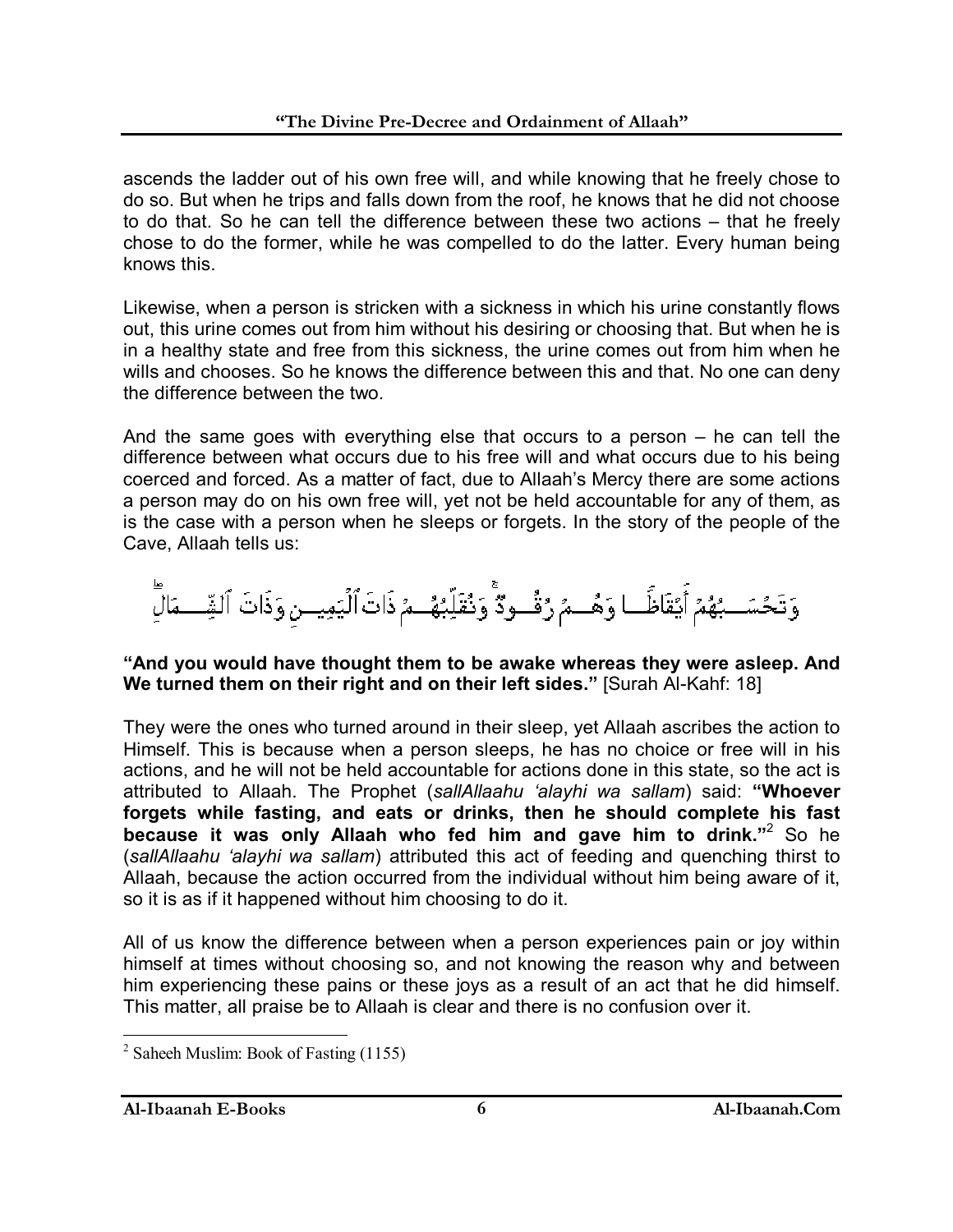O brothers: If we were to take the view of the first group (i.e. the Jabariyyah) who went to extremes in affirming the Divine Pre-Decree, the Religion would be invalidated from its very foundation. This is since the belief that a person has no choice or free will in his actions necessitates that he not be praised for a praiseworthy act or that he be blamed for a blameworthy act, since in reality they were not done by his choice or free will. So then this would mean that Allaah, may He be far removed from it, is oppressing those who sin when He punishes and recompenses them for their acts because He has punished them for something they had no free choice or free will in! This no doubt clearly contradicts the Qur'aan. Allaah says:

وَقَالَ قَرِينُهُۥ هَـٰذَا مَا لَدَىٌّ عَتِيدٌ ۞ أَلْقِيَا فِي جَهَنَّمَ كُلَّ كَفَّارٍ عَنِيدٍ ۞ مَّنَّاعٍ لِّلْخَيْرِ مُعْتَدٍ مُّرِيبٍ ۞ ٱلَّذِي جَعَلَ مَعَ ٱللَّهِ إِلَيْهَا ءَاخَرَ فَأَلْقِيَاهُ فِي ٱلْعَذَابِ ٱلشَّدِيدِ ١٤٣١﴾ قَالَ قَرِينُهُۥ رَبَّنَا مَاۤ أَطُغَيَّتُهُۥ وَلَـٰكِن كَـانَ فِـى ضَلَــٰلٍ بَعِيــٰدٍ ۞ قَـالَ لَا تَخُـتَصِمُواْ لَـدَىَّ وَقَـدُ قَـدَّمُتُ إِلَيْكُم بِٱلْوَعِيدِ ۞ مَا يُبَدَّلُ ٱلْقَـوَلُ لَـدَىَّ وَمَاۤ أَنَاْ بِظَلَّـٰمٍ لِّلْعَبِيدِ

**"And his companion (angel) will say: 'Here is (his record) ready with me!' (Allaah will say to the angels): 'Both of you, throw into the Hellfire every stubborn disbeliever, hinderer of good, transgressor, doubter, he who set up another god with Allaah. So both of you cast him into the Severe Torment.' His (devil) companion will say: 'Our Lord! I did not push him to transgress, but rather it was he himself who was in error, far astray. Allaah will say: 'Do not dispute in front of Me, I had already sent the threat to you in advance. The Word (Ordainment) that comes from Me cannot be changed, and I am not unjust to the slaves.'"** [Surah Qaaf: 23-29]

So Allaah clarifies that this punishment is not oppression from Him, but rather that it is complete justice since He had previously given them a warning and clarified to them the various paths and explained the truth and falsehood to them, but they chose for themselves the path of falsehood. So there didn't remain any proof for them before Allaah.

And if we were to take this false view, it would invalidate Allaah's statement: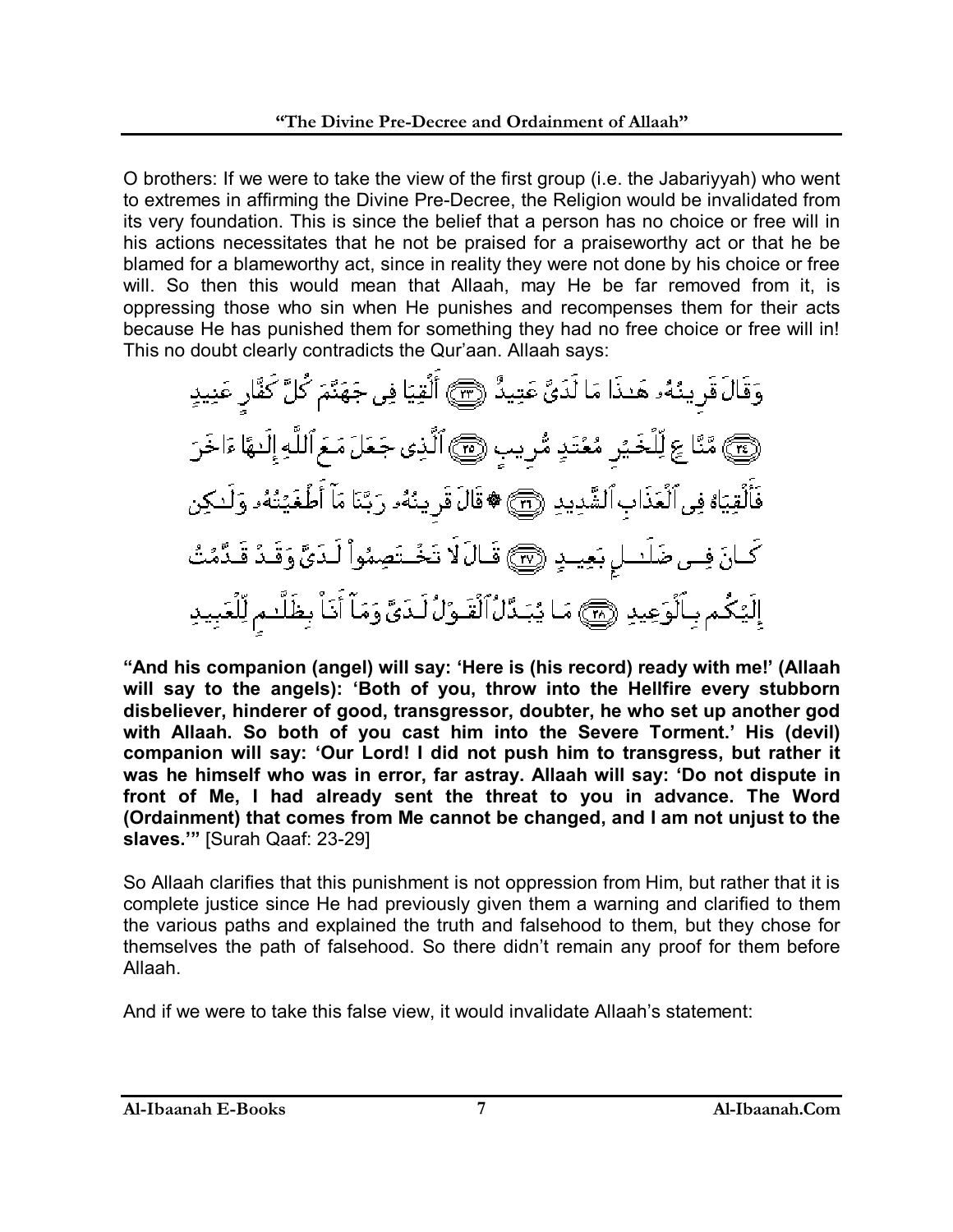رُّسُلًا مُّبَشِّر ينَ وَمُنذِرِ ينَ لِئَلَّا يَكُونَ لِلنَّاسِ عَلَى ٱللَّهِ حُجَّةٌ بَعَْدَ ٱلرُّسُلِّ

**"Messengers, bearing glad tidings and warning in order that mankind would not have any argument (i.e. proof) against Allaah after the (coming of) Messengers."**  [Surah An-Nisaa: 165]

Allaah denies that mankind should have any excuses after the sending of Messengers because the proof has been established against them with that. So if the Divine Pre-Decree was an excuse for them, this excuse would be infinite even after the advent of the messengers since Allaah's Pre-Decree did not cease and will not cease to exist before and after the sending of messengers. So therefore, this view is invalidated by the religious texts, and it is invalidated by reality, as we have explained in the previous examples.

As for those who hold the second view, then the religious texts and reality also refute them since the texts clearly state that a person's will is subject to Allaah's Will:



**"To whoever amongst you wills to go straight. However, you cannot will unless Allaah, Lord of the Universe, wills."** [Surah At-Takweer: 28-29]



**"And your Lord creates whatever He wills and chooses."** [Surah Al-Qasas: 68]

وَٱللَّــهُ يَدُعُـــوٓاْ إِلَـــىٰ دَارِ ٱلسَّــلَـٰـهِ وَيَهُــدِى مَــن يَشَــآءُ إِلَــىٰ صِــرَ طِمَّسًـــتَقِيمِ

### **"And Allaah calls (you) to the Abode of Peace, and guides whomever He wills to the Straight Path."** [Surah Yoonus: 25]

Those who hold this view (i.e. the Qadariyyah) are in reality invalidating one of the aspects of Allaah's Lordship, and they are also claiming that there can be found in Allaah's dominion that which Allaah did not will or create, when in fact Allaah wills everything, creates everything and has pre-decreed everything. They also contradict that which is known by necessity, which is that everything that is created belongs to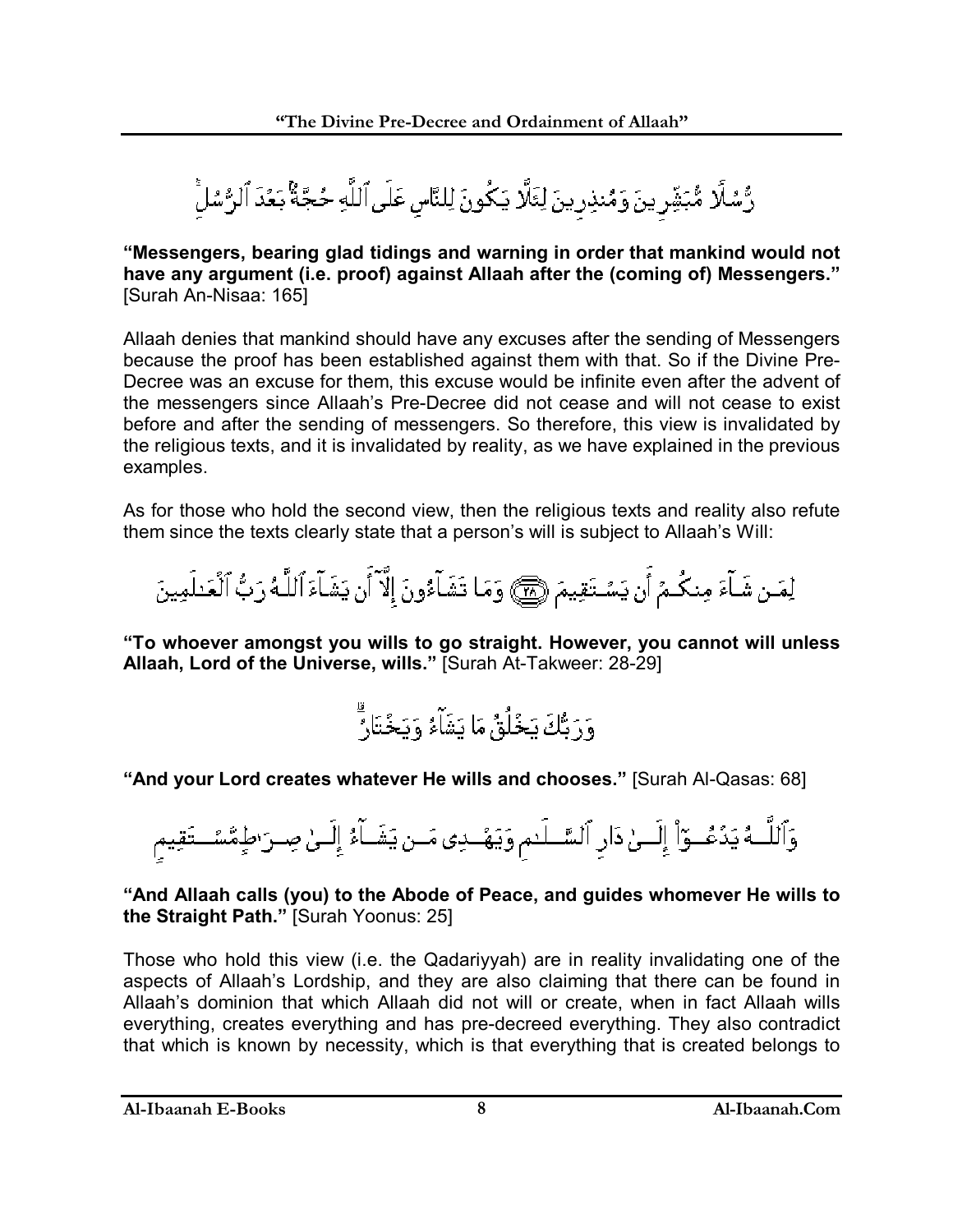Allaah, their essence as well as their attributes, there being no distinction between the attribute and the essence. Therefore, everything belongs to Allaah so it is not possible for there to be anything in His dominion that He did not desire. So what path should a person take and what is his solution if Allaah has pre-decreed that He go astray and not be guided?

We say: The answer to this is that Allaah only guides those who deserve to be guided, and He leads astray only those who deserve to be led astray. Allaah says:



**"So when they turned away, Allaah turned their hearts away."** [Surah As-Saff: 5]

And He says:

**"So because they breached their covenant, We cursed them and made their hearts grow hard. They change the words from their (right) places and have abandoned a good part of the Message that was sent to them."** [Surah Al-Maa'idah: 13]

So Allaah clarified that what caused the person to go astray was himself. A person, as we have explained previously, doesn't know what Allaah has pre-decreed for him since he doesn't know what has been pre-decreed until after it occurs. So he doesn't know if Allaah has decreed for him to be astray or guided. So if this is the case, how can he take the path of misguidance, then use as an excuse the argument that this is what Allaah willed for him? Wouldn't it be more befitting for him to tread the path of guidance and then say that Allah has guided me to the Straight Path?

Is it right for him to be a Jabaree, i.e. claim that he is forced, when he is misguided, and a Qadaree, i.e. that Allaah has no part in his deeds, when he obeys?! Never! II does not befit a person to claim that he was forced when he finds himself upon misguidance and sin. So when he goes astray and disobeys Allaah, he says: "This is something that has been written and pre-decreed for me, and I am not able to remove myself from what Allaah has ordained for me." Yet when he does good deeds and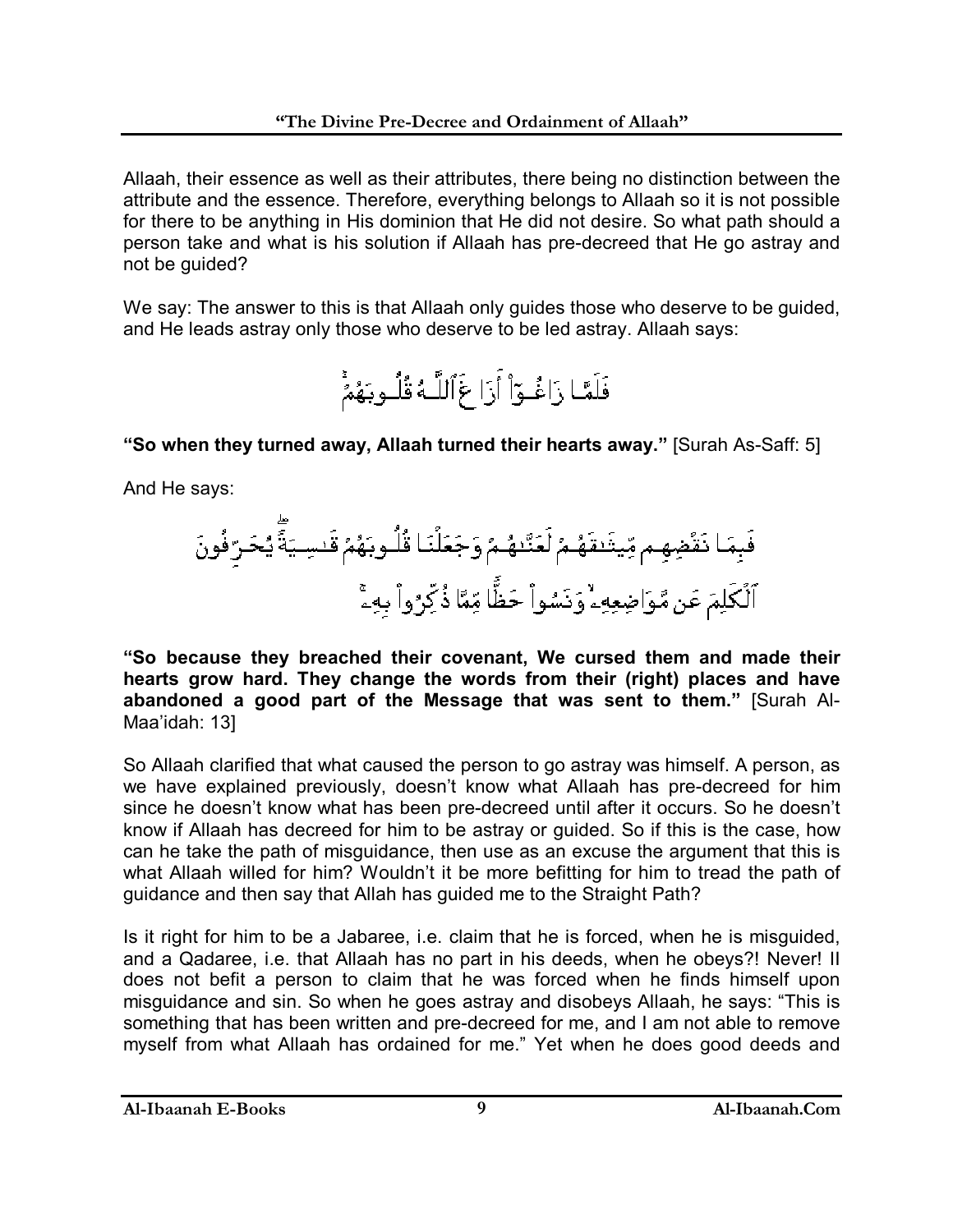Allaah grants him obedience and guidance, he claims that this came solely from himself, saying: "I attained this by myself." So he becomes a Qadaree when it comes to guidance and a Jabaree when it comes to disobedience. This is not possible ever.

So in reality, a person has ability and will. The door to guidance is not any more hidden than the door to sustenance and the door to seeking knowledge. A person, as is well known to everybody, has pre-decreed for him whatever he has from sustenance. But yet in spite of this, he strives for the means of sustenance in his country and outside of it, on the right and on the left. He doesn't just sit at home and say: "Provision has been pre-decreed for me and it will come to me." On the contrary, he strives for the means of sustenance.

Yet sustenance itself goes hand and hand with actions/works, as has been authentically reported on the Prophet, in the narration of Ibn Mas'ood, who said that he (*sallAllaahu 'alayhi wa sallam*) said: **"Verily, the creation of each of you is brought together in his mother's womb for forty days in the form of a seed. Then he becomes a clot of blood for the same amount of time, then a morsel of flesh for the same amount of time. Then an angel is sent to him and commanded with four things: to record his sustenance, his lifespan, his actions, and whether he**  will be miserable or happy."<sup>3</sup>

So this sustenance is written just as the good and evil actions are written. So how is it that you can go here and there, traversing land and sea, seeking the sustenance of the world and yet you don't perform any righteous deed seeking the sustenance of the Hereafter or the success of Paradise? Indeed, these two aspects are one and the same. There is no difference between the two of them. So likewise, you strive for your sustenance and you strive for your livelihood and to prolong your lifespan.

But when you become ill with a sickness, you travel through all the regions of the world looking for a skilled doctor who will cure your sickness. This is even though whatever has been pre-decreed for you as your lifespan will come to be and it will not increase or decrease. Yet you do not rely on this and say: "I will remain sick and bedridden at home, and if Allaah has decreed that my lifespan will be prolonged, then it will be prolonged." Rather, we will find you striving with all of your might and energy to find a doctor whom you regard will be the best one at whose hands Allaah will ordain your recovery. So why don't you do acts for the Hereafter and righteous deeds the same way you do acts for this worldly life?

 $\overline{a}$ 

<sup>3</sup> Saheeh Al-Bukhaaree: Book of the Beginning of Creation (3208) and Saheeh Muslim: Book of Divine Pre-Decree (2643)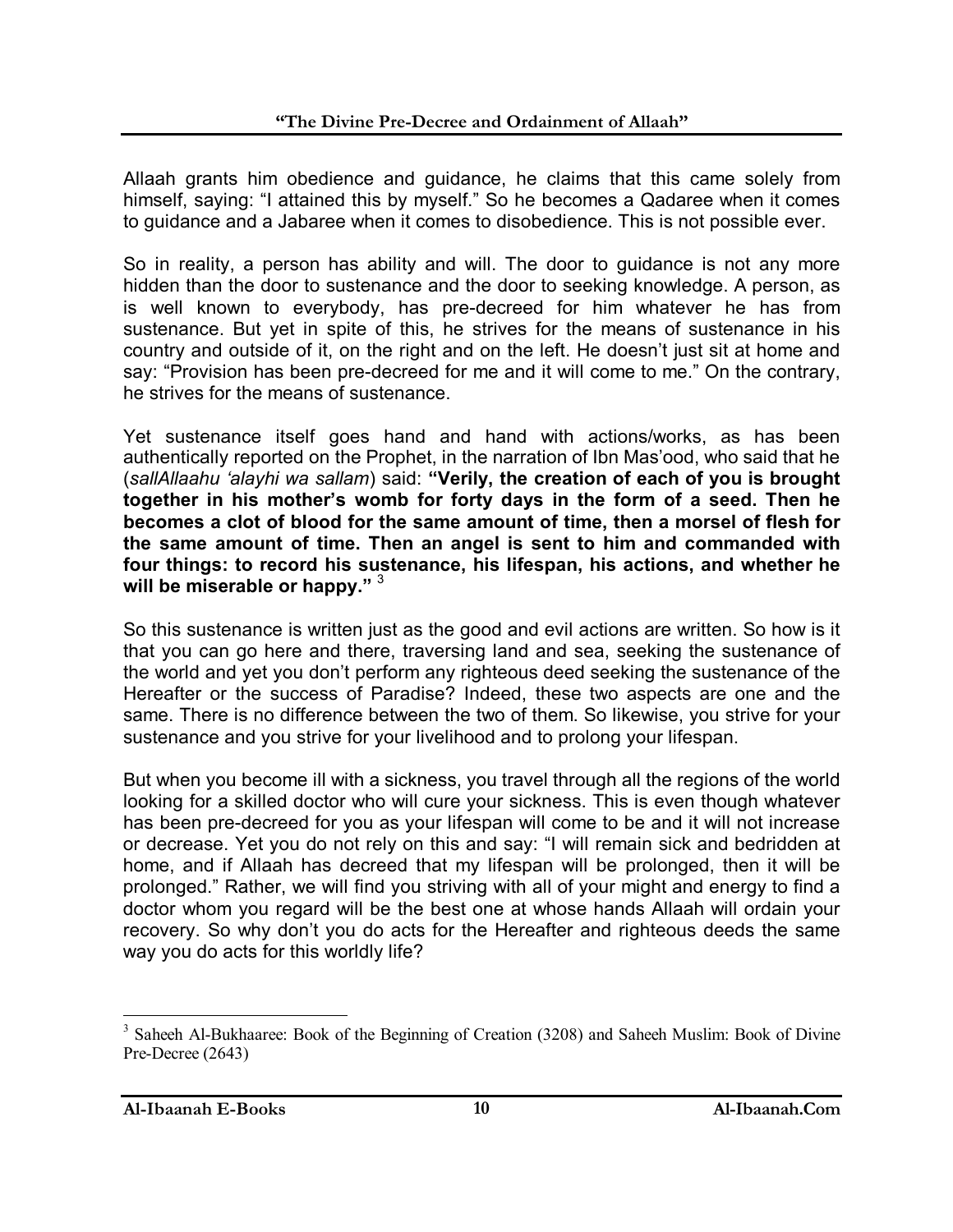We stated previously that: The Divine Pre-Ordainment is a hidden secret, you have no way of finding out about it. So right now, you are between two paths – a path that will take you to salvation and success, and a path that will take you to destruction and regret. So right now, you are standing between these two paths with a free choice. There is no one in front of you preventing you from taking the right path or the left path. If you wish, you can go here, and if you wish, you can go there. So how can you take the left path and say: "This has been pre-decreed for me!" Isn't it more befitting for you to take the right path and say: "This has been pre-decreed for me?!"

And if you want to go on a journey to some other country and before you lies two roads, one of which is paved, short and safe, while the other is unpaved, long and dangerous, we would find you choosing the short, paved and safe road and not the other one. So this figurative road is similar to it and doesn't differ from it at all. However, it is the souls and desires that sometimes govern and take over the mind. The believer must take over and control his desires. And when his mind judges, the mind, according to its correct meaning, should prevent a person from what harms it and lead it to what benefits and pleases it.

With this it becomes clear that people have a free choice when it comes to their actions, and that they are not coerced. And just as he has a free choice in the acts of his worldly affairs, if he wills he will put out this product or make that his business, then likewise he has a free choice with regard to the affairs of the Hereafter. In fact, the paths of the Hereafter are clearer by far than the paths of this worldly life, because the One who clarifies the paths of the Hereafter is Allaah, in His Book and upon the tongue of His Messenger (*sallAllaahu 'alayhi wa sallam*). So the paths of the Hereafter are clearer and more lucid than the paths of the worldly life. But in spite of this, people still tread the paths of the worldly life, which have no guaranteed results and abandon the paths of the Hereafter, whose results are guaranteed and known since they are affirmed by Allaah's promise, and Allaah does not break His promises.

Having said this, we say that Ahlus-Sunnah wal-Jamaa'ah affirm all of this and make it their Creed and Belief that: A person acts on his own free will and says what he wants. However, his desire and choosing are subject to Allaah's Will and Desire. Furthermore, Ahlus-Sunnah wal-Jamaa'ah believe that Allaah's Will is subject to His Wisdom, and that it is not a pure and absolute Will, but rather a will that is dependent on His Wisdom. This is because one of Allaah's Names is Al-Hakeem (The Most-Wise), and the Most-Wise is the One who judges matters precisely realistically and religiously.

And based on His Wisdom, He decrees guidance for the one who desires it and for the one whom He knows wants the truth and whose heart is upon steadfastness. And He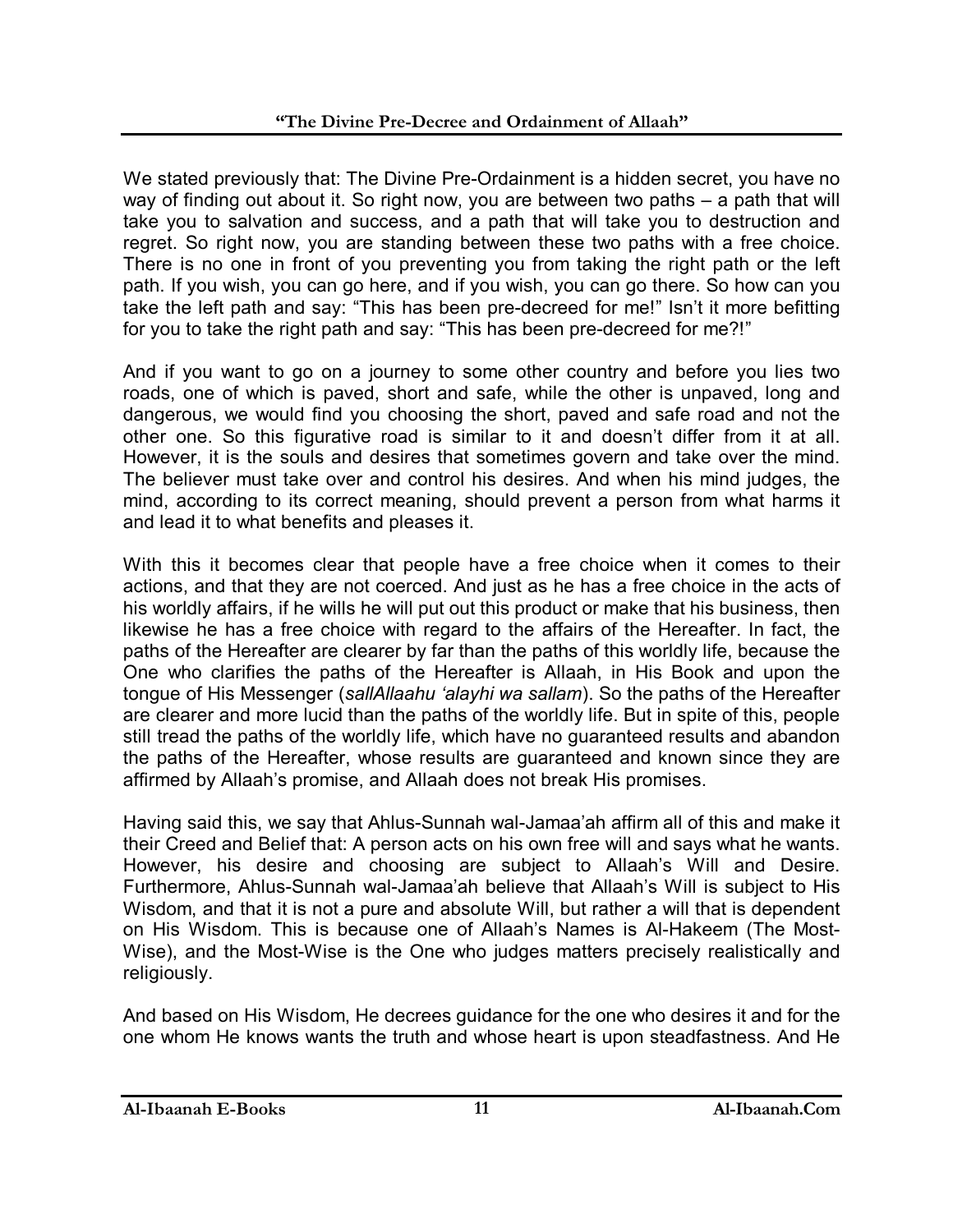decrees misguidance for the one who is not like this – the one who when Islaam is presented to him, his heart becomes constricted as if he were being forced to ascend to the sky. So Allaah's Wisdom refuses to let this person be from among the guided, unless Allaah renews his determination for him and changes his desire to another desire. And Allaah is Able to do all things. However, Allaah's Wisdom insists that the causes be closely linked to the effects.

According to Ahlus-Sunnah wal-Jamaa'ah, there are four levels to the Divine Ordainment and Pre-Decree:

**1. Knowledge:** A person must believe with firm faith that Allaah is Aware of everything and that He knows what is in the heavens and the earth, generally and specifically, whether that comes as a result of His action or the action of His creations. And he must believe that nothing in the heaven or the earth remains hidden from Him.

**2. Recording:** He must believe that Allaah recorded the pre-decree of everything in the Preserved Tablet that is with Him.

Allaah combined these two levels in His saying:

**"Don't you know that Allaah knows what is in the heaven and the earth? Verily, that is recorded in a Book (Preserved Tablet). Verily, that is easy for Allaah."** [Surah Al-Hajj: 70]

Allaah began by mentioning knowledge and then went on to say that it is in a Book, i.e. it is recorded in the Preserved Tablet, as is stated in the hadeeth from Allaah's Messenger (*sallAllaahu 'alayhi wa sallam*): **"Verily, the first thing Allaah created was the pen. He said to it: 'Write.' It replied: 'My Lord, what should I write?' So He said: 'Write all that will occur.' So in that hour, everything that will occur until the Day of Recompense was recorded."** <sup>4</sup>

 $\overline{a}$ 

<sup>4</sup> Sunan Abu Dawood: Book of Sunnah (4700) and Sunan At-Tirmidhee: Book of Divine Pre-Decree (2155)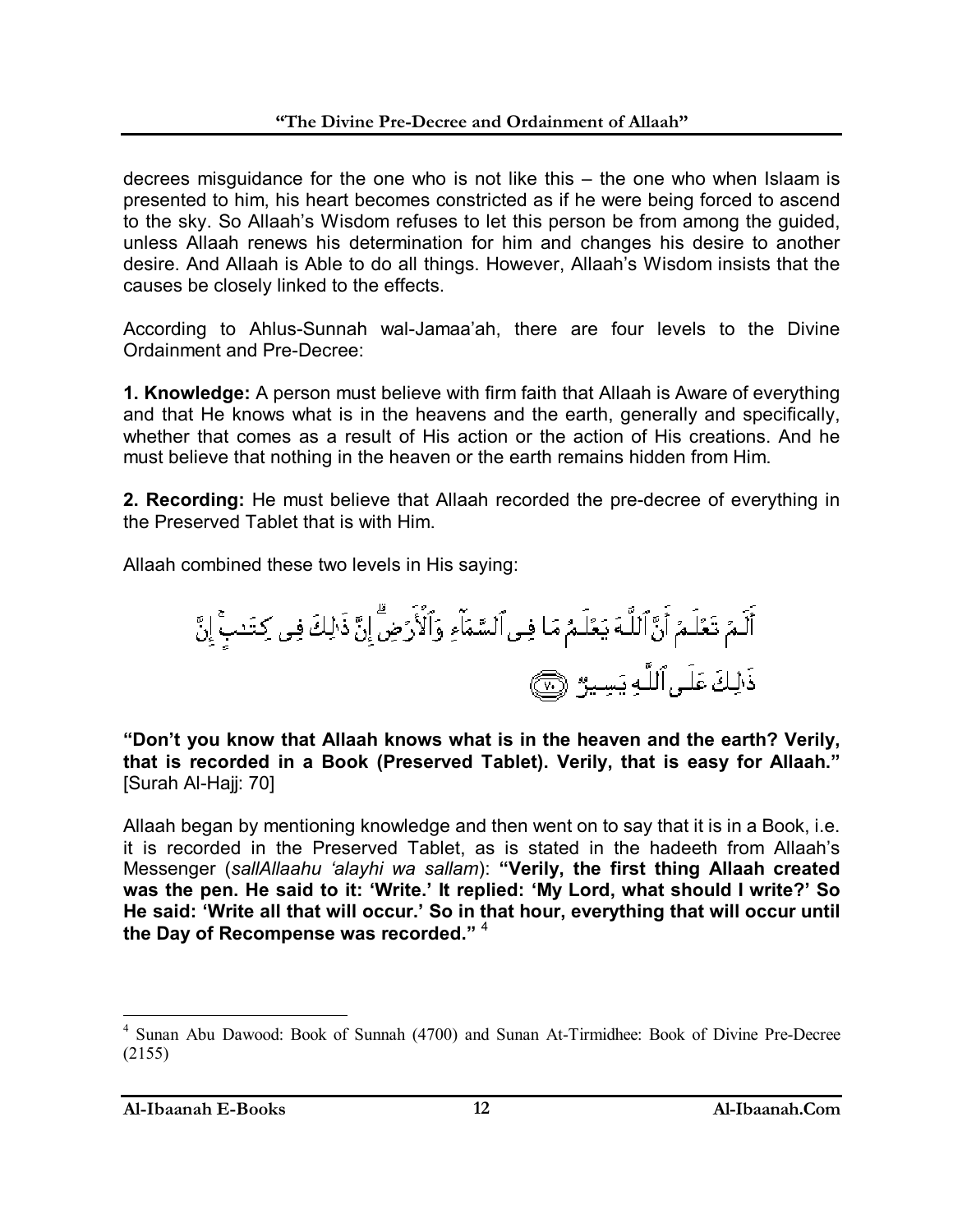This is why the Prophet was asked about each deed we do  $-$  is it something in the future or is it something that has occurred already and come to an end? He said it has already been ordained and come to an end.<sup>5</sup> And when he (*sallAllaahu 'alayhi wa sallam*) was asked: "Should we then not abandon doing deeds and just rely on what has already been recorded for us originally?" He replied: **"Do deeds, for everyone will be facilitated to do that which he was created for."**<sup>6</sup> Therefore, the Prophet (*sallAllaahu 'alayhi wa sallam*) ordered them to do deeds, so you, O brother, should also do deeds and you will be facilitated to do that which you were created for.

Then the Prophet (*sallAllaahu 'alayhi wa sallam*) recited Allaah's saying:

فَأَمَّا مَنُ أَعُطَىٰ وَٱتَّقَىٰ ۞ وَصَدَّقَ بِٱلْحُسُنَىٰ ۞ فَسَنُيَسِّرُهُۥ لِلْيُسُرَىٰ ۞ وَأَمَّا مَنْ بَخِـلَ وَٱسۡـتَغۡنَىٰ۞ وَكَذَّبَ بِٱلۡحُسۡنَىٰ۞ فَسَنُيَسِّرُهُۥ لِلْعُسُرَىٰ ۞ وَمَا يُغۡنِي عَنۡهُ مَالُهُۥٓ إِذَا تَرَدَّىٰٓ ۞ إِنَّ عَلَيۡنَا لَلۡهُدَىٰ ۞

**"As for he who gives in charity and keeps his duty to Allaah, fearing Him and believing that he will see Him in the Hereafter, We will facilitate for him the path of ease. However, he who is a greedy miser and thinks himself to be selfsufficient, not believing that he will see Allaah in the Hereafter, We will facilitate for him the path of evil."** [Surah Al-Layl: 5-10]

**3. Will:** This means that Allaah willed everything that exists or doesn't exist in the heavens and in the earth. So nothing in existence exists except due to Allaah's Will, and nothing non-existent doesn't exist except due to Allaah's Will. This understanding is apparent in the noble Qur'aan. Allaah has affirmed His Will in His actions as well as in the actions of His servants, as He says:

**"To whoever amongst you wills to go straight. However, you cannot will unless Allaah, Lord of the Universe, wills."** [Surah At-Takweer: 28-29]

 5 Musnad Ahmad (1/29) and Sunan At-Tirmidhee: Book of Qur'anic Explanation (3111)

<sup>6</sup> Saheeh Al-Bukhaaree: Book of Funerals (1362) and Saheeh Muslim: Book of Divine Pre-Decree (2647)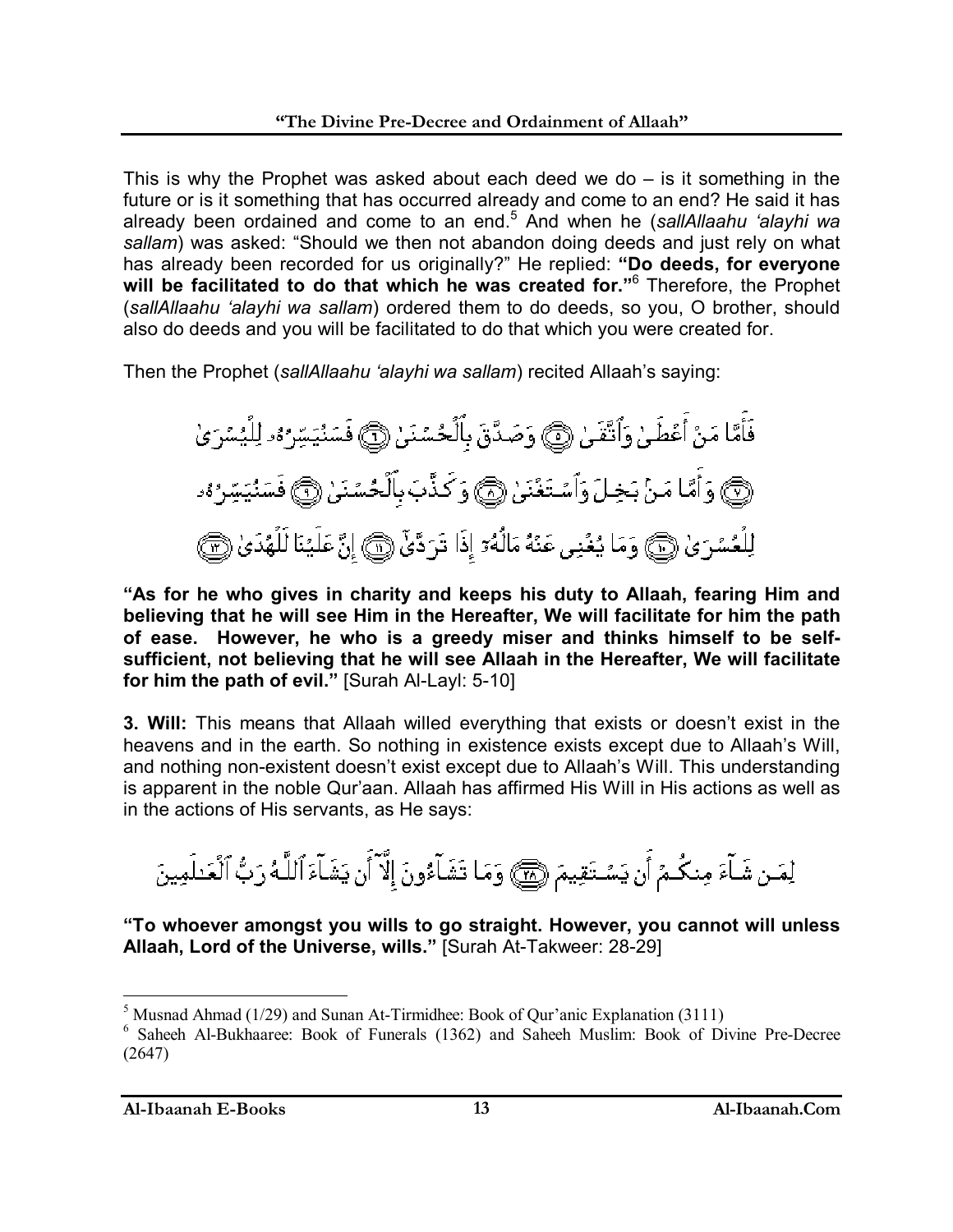وَلَوْ شَآءَ رَبُّكَ مَا فَعَلُوةٌ ۖ

**"If your Lord had willed so, they would not have done it."** [Surah Al-An'aam: 112]

وَلَـوٌ شَـآءَ ٱللَّـهُ مَـا ٱقْتَتَلُـواْ وَلَـٰكِـنَّ ٱللَّـهَ يَفْعَـلُ مَـا يُرِيـدُ

**"If Allaah had willed, they would not have fought each other. But Allaah does what He desires."** [Surah Al-Baqarah: 253]

Sa Allaah clarifies that people's actions occur because of Allaah's willing that. As for His own actions, then the proofs are many. Allaah says:



**"And if We had willed, We would have granted every person his guidance."** [Surah Als-Sajdah: 13]

وَلَوْ شَأْءَ رَبُّكَ لَجَعَلَ ٱلنَّاسَ أُمَّةً وَاحِدَةً ۖ

**"And if your Lord had so willed, He could surely have made mankind one nation."** [Surah Hood: 118]

There are many more Qur'aanic verses that affirm Allaah's Will in His actions. So our belief in the Divine Pre-Decree cannot be complete unless we believe that Allaah's Will encompasses everything that exists or doesn't exist. So there is nothing in nonexistence except that Allaah willed for it not to exist. And there is nothing that exists except that Allaah willed for it to exist. Furthermore, it is not possible for anything to occur in the heavens or in the earth except by Allaah's Will.

**4. Creation:** This means that we must believe Allaah created everything. So there is nothing that exists in the heavens and the earth except that Allaah created it. Even death, since Allaah creates it, even though it is the absence of life. Allaah says:

ٱلَّذِى خَلَقَ ٱلۡمَوۡتَ وَٱلۡحَیَوٰۃَ لِیَبۡلُوَ کُمۡ أَیُّکُمۡ أَحۡسَنُ عَمَلَا ۖ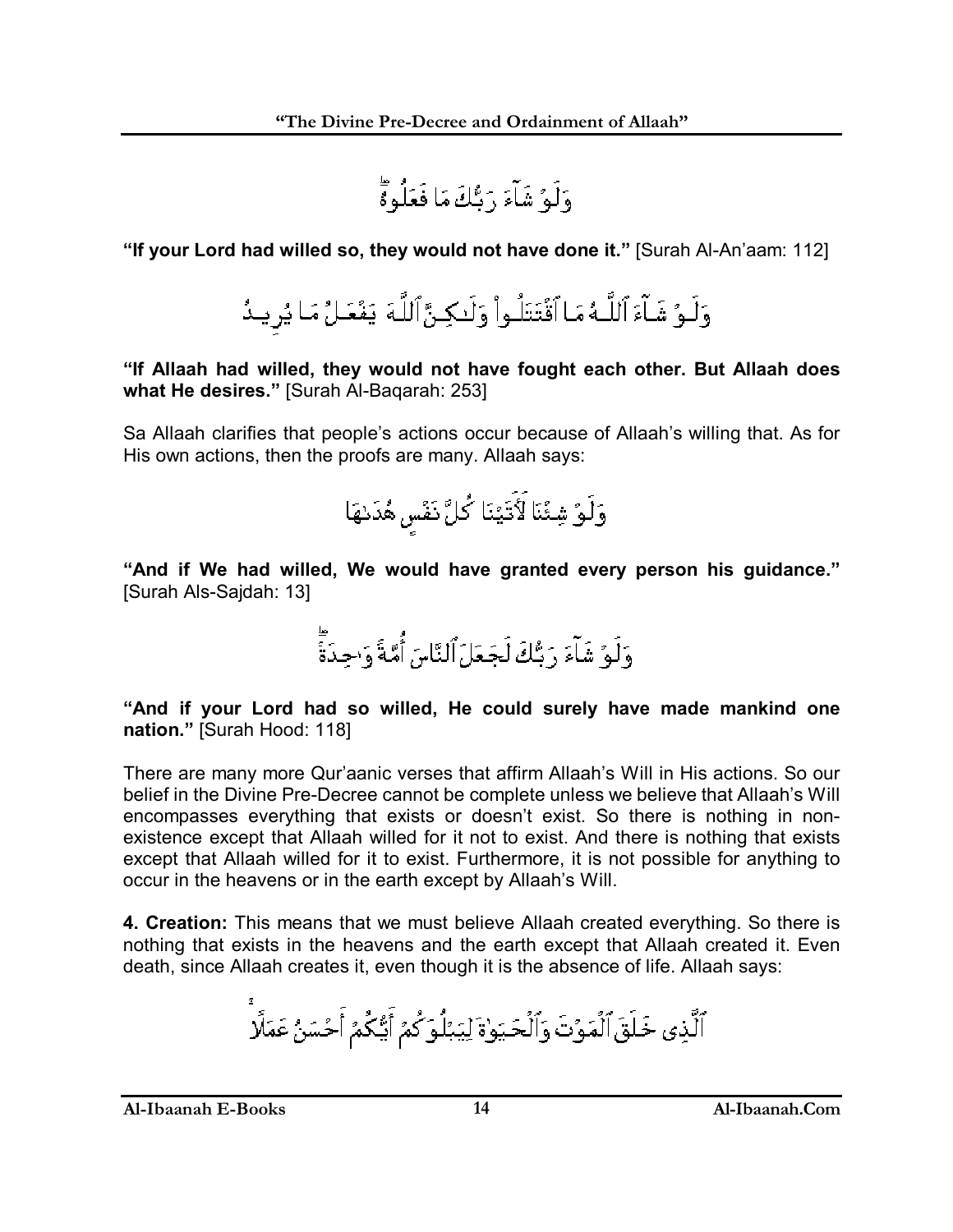### **"He who created death and life in order to test you as to which of you performs the best deeds."** [Surah Al-Mulk: 2]

So everything in the heavens or in the earth was indeed created by Allaah. There is no creator besides Allaah. All of us know that whatever occurs is from His actions, since that thing occurring is a creation of His. So the heavens and the earth, and the mountains and the rivers, and the sun and the moon, and the stars and the wind, and humans and animals – all of them are creations of Allaah. And likewise, whatever occurs to and from these creations, whether they be attributes, movements, and states of being – all of them are also creations of Allaah. This may be hard to understand for some people – how is it correct for us to say that we have a free choice in what we do and say, when they are created by Allaah?

We say: Yes, it is correct to say this, since our statements and actions come about as a result of two things:

- 1. Ability
- 2. Desire

So since a person's actions result from his desire and ability, then indeed the One who created this desire and made a person's heart receptive of the desire is none other than Allaah. Likewise, the One who created the ability in him is also Allaah. He is the One who creates the complete basis from which end products emanate. We hold that the Creator of the complete cause is also the Creator of the effect. So with regard to Him being the Creator of a person's actions, we say that a person's statements and actions are the result of two things: Desire and Ability.

So if he did not desire something, he would not do it. And likewise if he was not able to do something, he would not do it. This is because if he desired to do something but was unable to do it, he would not do it because of his inability to do it. And if he was able to do it, but didn't want to (i.e. had no desire to do it), he would also not do it. So since an action comes from a firm desire and a complete ability, then the One who creates this firm desire and complete ability is Allaah.

By this, we come to understand how it is possible for us to say that Allaah is the Creator of His servant's actions, but in reality, it is the servant who performs the actions. So he is the one who purifies himself and prays, he is the one who gives Zakaat and fasts and makes Hajj and 'Umrah and disobeys and obeys. However, all of these actions exist because of his desire and ability, which are both creations of Allaah. This matter is very clear, all praise be to Allaah.